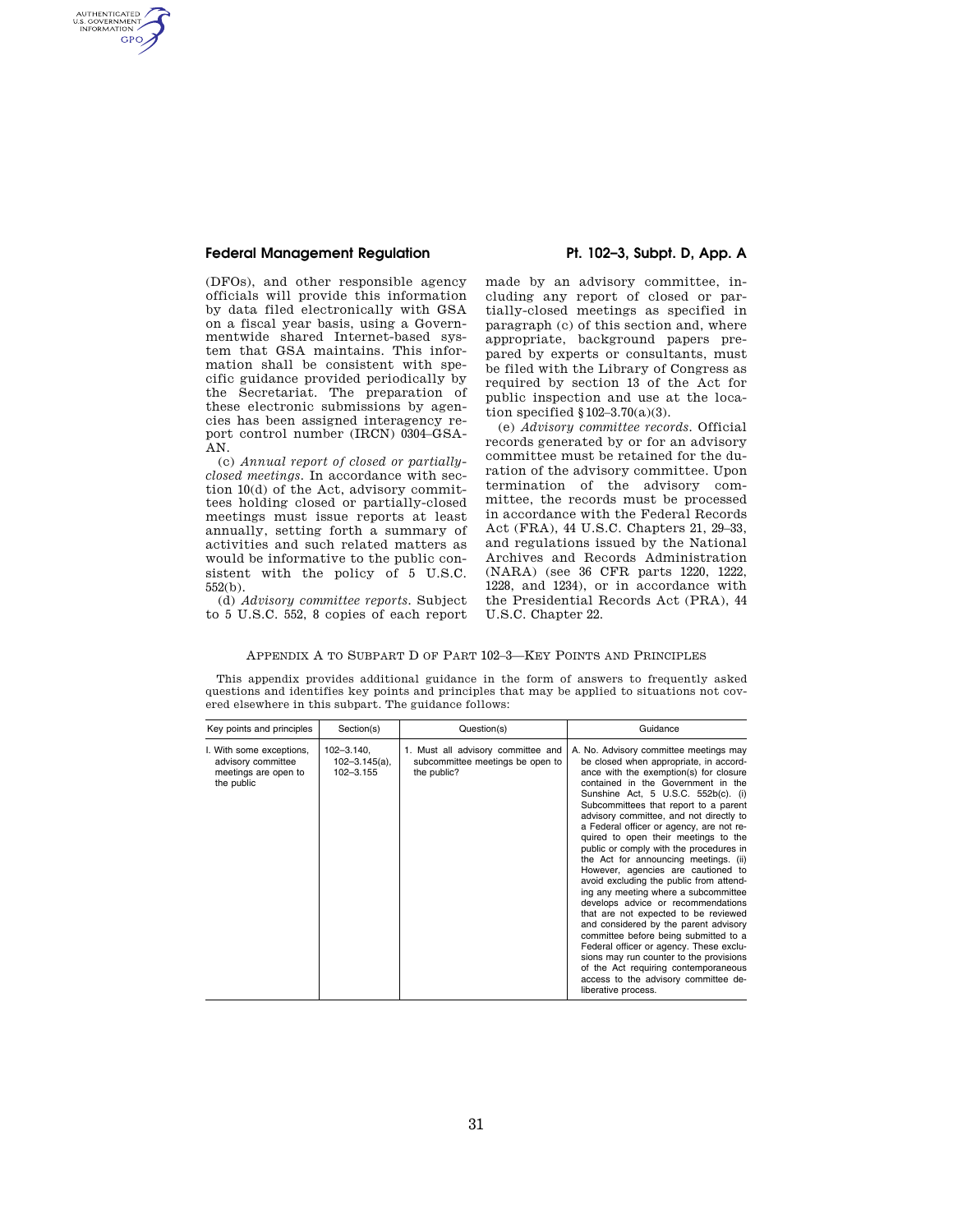# **Pt. 102–3, Subpt. D, App. A 41 CFR Ch. 102 (7–1–10 Edition)**

| Key points and principles                                                                                  | Section(s)    | Question(s)                                                                                                          | Guidance                                                                                                                                                                                                                                                                                                                                                                                                                                                                                                                         |
|------------------------------------------------------------------------------------------------------------|---------------|----------------------------------------------------------------------------------------------------------------------|----------------------------------------------------------------------------------------------------------------------------------------------------------------------------------------------------------------------------------------------------------------------------------------------------------------------------------------------------------------------------------------------------------------------------------------------------------------------------------------------------------------------------------|
| II. Notices must be pub-<br>lished in the FEDERAL<br>REGISTER announcing<br>advisory committee<br>meetings | $102 - 3.150$ | 1. Can agencies publish a single<br>FEDERAL REGISTER notice announc-<br>ing multiple advisory committee<br>meetings? | A. Yes, agencies may publish a single<br>notice announcing multiple meetings so<br>long as these notices contain all of the<br>information required by § 102-3.150. (i)<br>"Blanket notices" should not announce<br>meetings so far in advance as to pre-<br>vent the public from adequately being<br>informed of an advisory committee's<br>schedule. (ii) An agency's Office of<br>General Counsel should be consulted<br>where these notices include meetings<br>that are either closed or partially closed<br>to the public. |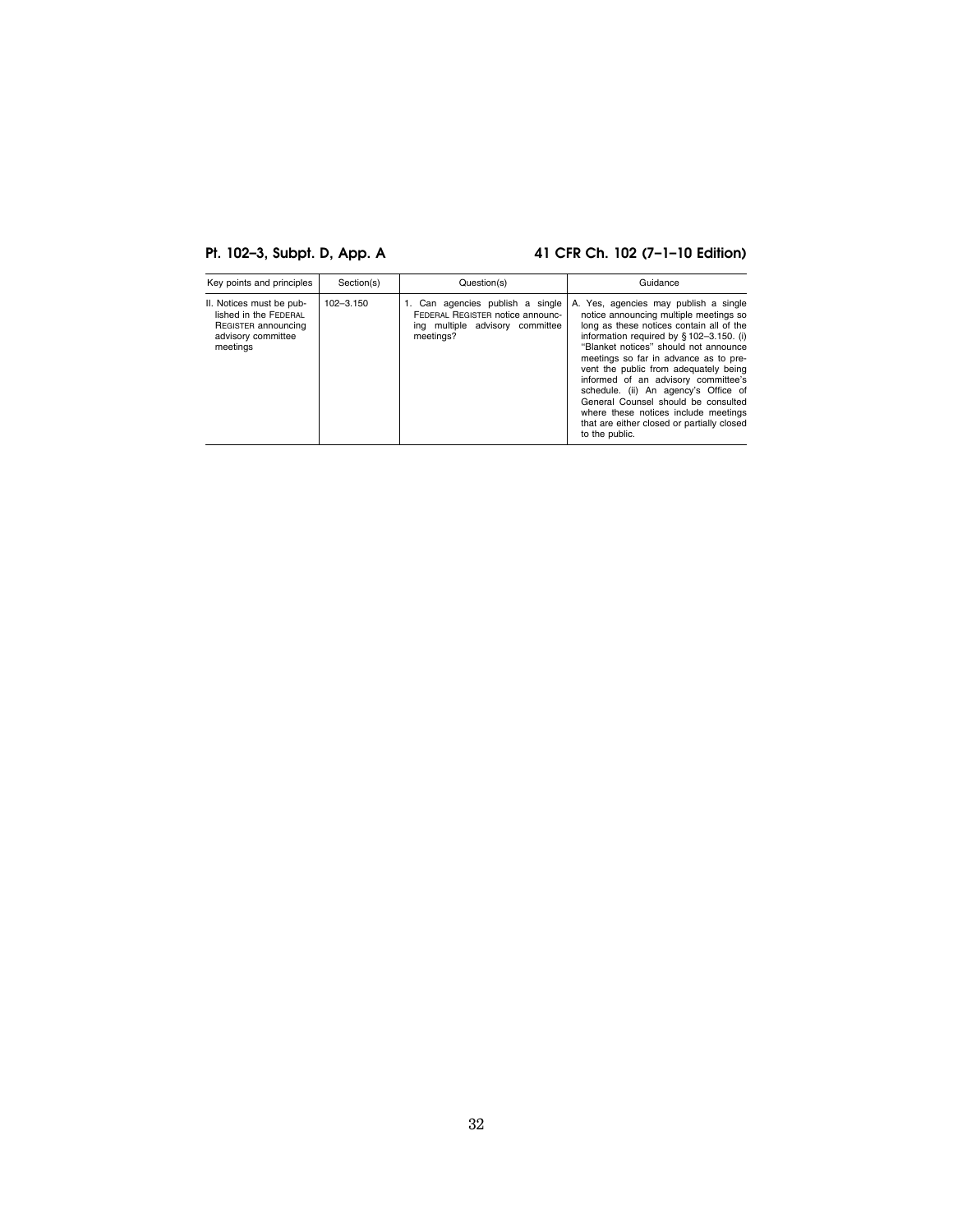## Federal Management Regulation Pt. 102-3, Subpt. D, App. A

| Key points and principles                                                                                                                                                                                                                                                       | Section(s) | Question(s)                                                                                                                                                          | Guidance                                                                                                                                                                                                                                                                                                                                                                                                                                                                                                                                                                                                                                                                                                                                                                                                                                                                                                                                                                                                                                                                                                                                                                                                                                                                                                                                                                                                                                                                                                                                                                                                                                                                                                                                                                                                                                                                                                                                                                                                                                                                                                                                                                                                                                                                                                                                                                                                                                                                                                                                                                                                                                                                                                                                                                                                                                                                                                                                          |
|---------------------------------------------------------------------------------------------------------------------------------------------------------------------------------------------------------------------------------------------------------------------------------|------------|----------------------------------------------------------------------------------------------------------------------------------------------------------------------|---------------------------------------------------------------------------------------------------------------------------------------------------------------------------------------------------------------------------------------------------------------------------------------------------------------------------------------------------------------------------------------------------------------------------------------------------------------------------------------------------------------------------------------------------------------------------------------------------------------------------------------------------------------------------------------------------------------------------------------------------------------------------------------------------------------------------------------------------------------------------------------------------------------------------------------------------------------------------------------------------------------------------------------------------------------------------------------------------------------------------------------------------------------------------------------------------------------------------------------------------------------------------------------------------------------------------------------------------------------------------------------------------------------------------------------------------------------------------------------------------------------------------------------------------------------------------------------------------------------------------------------------------------------------------------------------------------------------------------------------------------------------------------------------------------------------------------------------------------------------------------------------------------------------------------------------------------------------------------------------------------------------------------------------------------------------------------------------------------------------------------------------------------------------------------------------------------------------------------------------------------------------------------------------------------------------------------------------------------------------------------------------------------------------------------------------------------------------------------------------------------------------------------------------------------------------------------------------------------------------------------------------------------------------------------------------------------------------------------------------------------------------------------------------------------------------------------------------------------------------------------------------------------------------------------------------------|
| III. Although certain advi-<br>sory committee records<br>may be withheld under<br>the Freedom of Infor-<br>mation Act (FOIA), as<br>amended, 5 U.S.C.<br>552, agencies may not<br>require the use of FOIA<br>procedures for records<br>available under section<br>10(b) of FACA | 102-3.170  | 1. May an agency require the use of<br>its internal FOIA procedures for ac-<br>cess to advisory committee records<br>that are not exempt from release<br>under FOIA? | A. No. Section 10(b) of FACA provides<br>that: Subject to section 552 of title 5,<br>United States Code, the records, re-<br>ports, transcripts, minutes, appendixes,<br>working papers, drafts, studies, agen-<br>da, or other documents which were<br>made available to or prepared for or by<br>each advisory committee shall be avail-<br>able for public inspection and copying<br>at a single location in the offices of the<br>advisory committee or the agency to<br>which the advisory committee reports<br>until the advisory committee ceases to<br>exist. (i) The purpose of section 10(b)<br>of the Act is to provide for the contem-<br>poraneous availability of advisory com-<br>mittee records that, when taken in con-<br>junction with the ability to attend advi-<br>sory committee meetings, provide a<br>meaningful opportunity to comprehend<br>fully the work undertaken by the advi-<br>sory committee. (ii) Although advisory<br>committee records may be withheld<br>under the provisions of FOIA if there is<br>a reasonable expectation that the<br>records sought fall within the exemp-<br>tions contained in section 552(b) of<br>FOIA, agencies may not require mem-<br>bers of the public or other interested<br>parties to file requests for non-exempt<br>advisory committee records under the<br>request and review process estab-<br>lished by section 552(a)(3) of FOIA. (iii)<br>Records covered by the exemptions<br>set forth in section 552(b) of FOIA may<br>be withheld. An opinion of the Office of<br>Legal Counsel (OLC), U.S. Department<br>of Justice concludes that: FACA re-<br>quires disclosure of written advisory<br>committee<br>documents,<br>including<br>predecisional materials such as drafts,<br>working papers, and studies. The dis-<br>closure exemption available to agen-<br>cies under exemption 5 of FOIA for<br>predecisional documents and other<br>privileged materials is narrowly limited<br>in the context of FACA to privileged<br>"inter-agency or intra-agency" docu-<br>ments prepared by an agency and<br>transmitted to an advisory committee.<br>The language of the FACA statute and<br>its legislative history support this re-<br>strictive application of exemption 5 to<br>requests for public access to advisory<br>committee documents. Moreover, since<br>an advisory committee is not itself an<br>agency, this construction is supported<br>by the express language of exemption<br>5 which applies only to inter-agency or<br>intra-agency materials. (iv) Agencies<br>first should determine, however, wheth-<br>er or not records being sought by the<br>public fall within the scope of FACA in<br>general, and section 10(b) of the Act in<br>particular, prior to applying the avail-<br>able exemptions under FOIA. (See<br>OLC Opinion 12 Op. O.L.C. 73, dated<br>April 29, 1988, which is available from<br>the Committee Management Secre- |
|                                                                                                                                                                                                                                                                                 |            |                                                                                                                                                                      | tration, 1800 F Street, NW., Wash-<br>ington, DC 20405-0002.)                                                                                                                                                                                                                                                                                                                                                                                                                                                                                                                                                                                                                                                                                                                                                                                                                                                                                                                                                                                                                                                                                                                                                                                                                                                                                                                                                                                                                                                                                                                                                                                                                                                                                                                                                                                                                                                                                                                                                                                                                                                                                                                                                                                                                                                                                                                                                                                                                                                                                                                                                                                                                                                                                                                                                                                                                                                                                     |